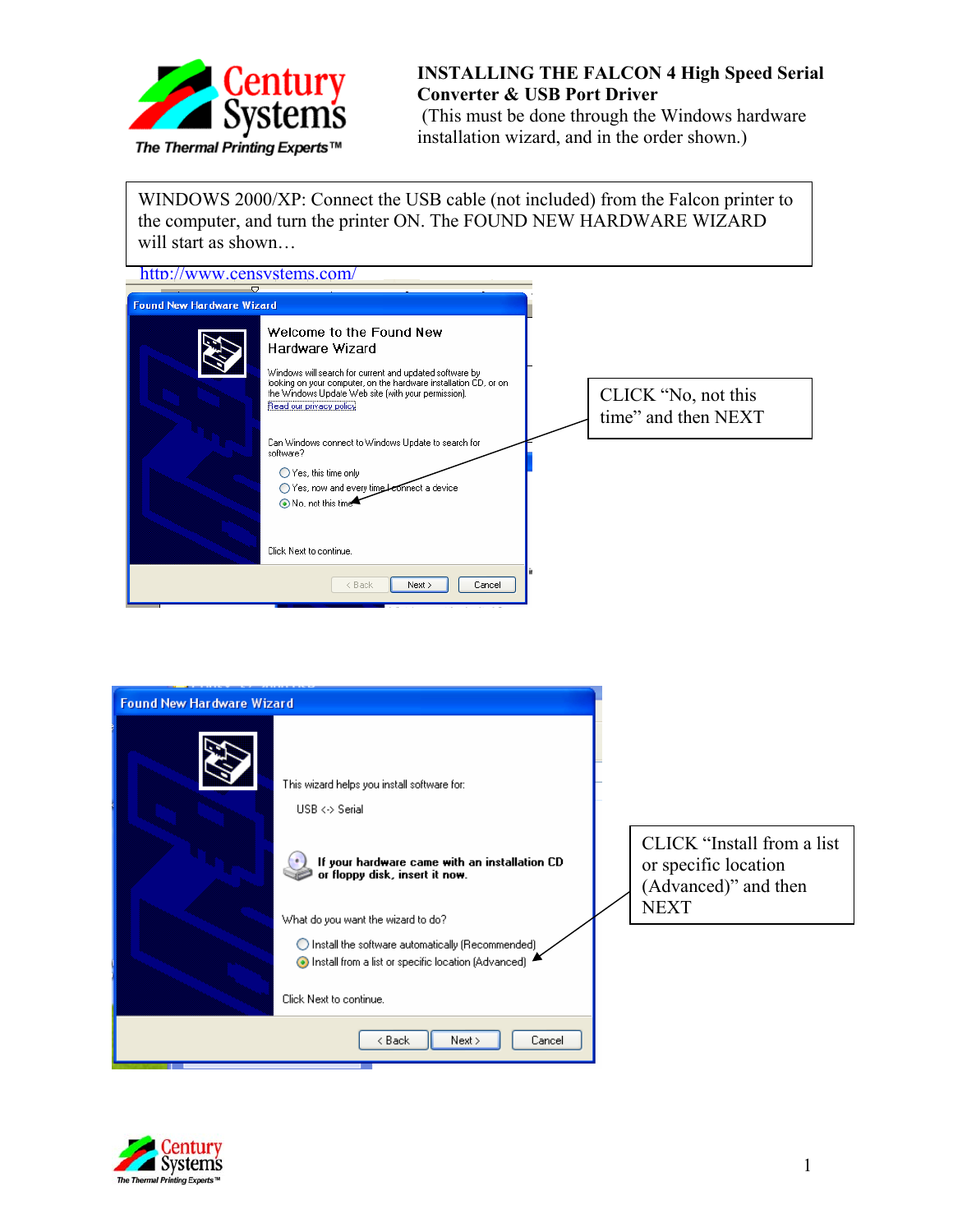| Be sure that your USB Port CD is in your CDROM drive and<br>browse to the directory: X:\USB\GODEX EZ-2000 USB (Replace<br>X with your CDROM drive letter.) and click NEXT                                                                                                                                                                        |  |  |  |
|--------------------------------------------------------------------------------------------------------------------------------------------------------------------------------------------------------------------------------------------------------------------------------------------------------------------------------------------------|--|--|--|
| <b>Found New Hardware Wizard</b>                                                                                                                                                                                                                                                                                                                 |  |  |  |
| Please choose your search and installation options.                                                                                                                                                                                                                                                                                              |  |  |  |
| ⊙ Search for the best driver in these locations.<br>Use the check boxes below to limit or expand the default search, which includes local<br>paths and removable media. The best driver found will be installed.<br>Search removable media (floppy, CD-ROM)<br>$\vee$ Include this location in the search:<br>D:\USB\GODEX_EZ-2000 USB<br>Browse |  |  |  |
| $\bigcap$ Don't search. I will choose the driver to install.                                                                                                                                                                                                                                                                                     |  |  |  |
| Choose this option to select the device driver from a list. Windows does not guarantee that<br>the driver you choose will be the best match for your hardware.                                                                                                                                                                                   |  |  |  |
| < Back<br>Next<br>Cancel                                                                                                                                                                                                                                                                                                                         |  |  |  |

USB High Speed Serial Converter will be loaded. The COMPLETING Found New Hardware Wizard Finish window will open. Click FINISH.



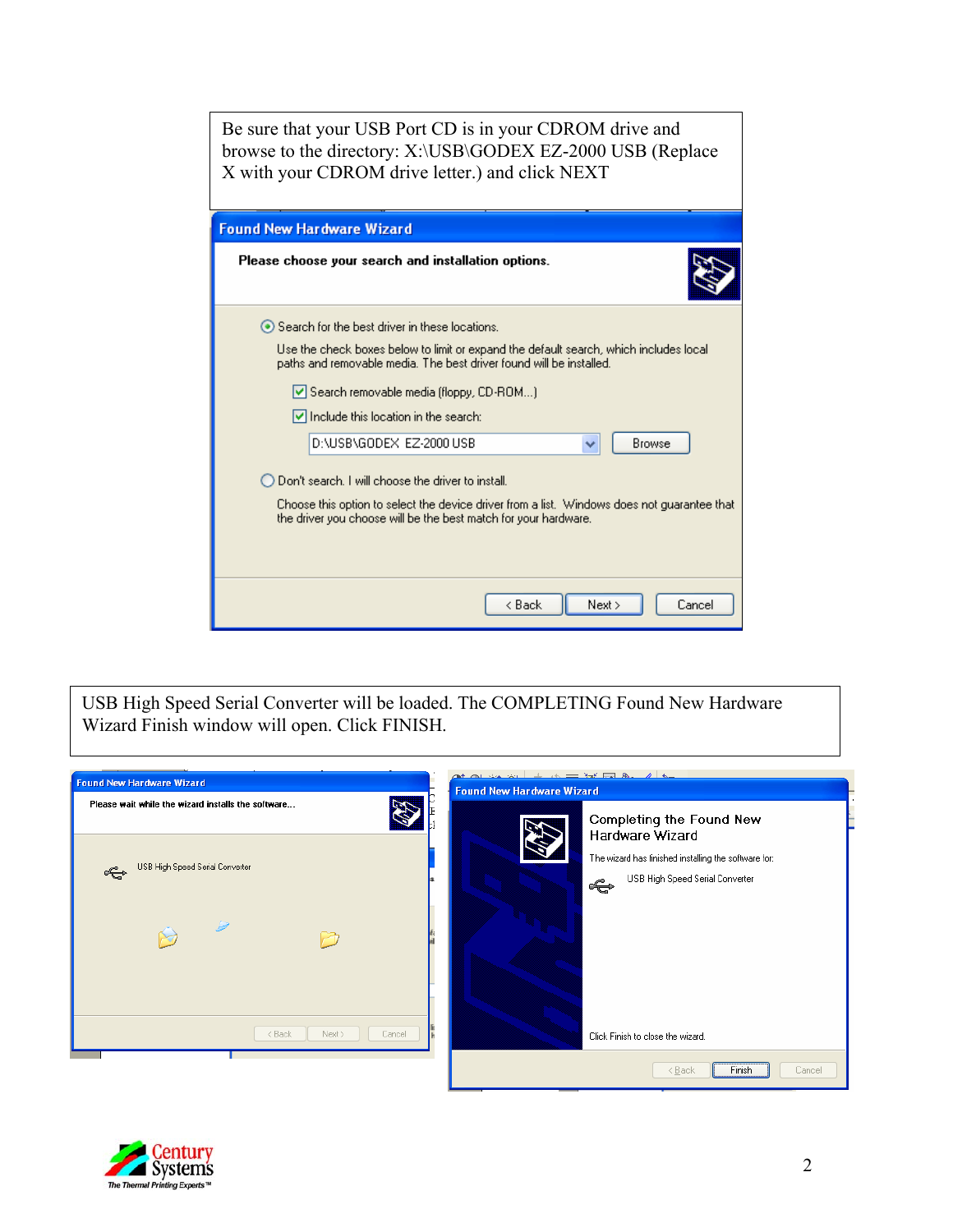## **INSTALLING THE FALCON 4 USB PORT DRIVER**

(This is a continuation of the USB High Speed Serial Converter driver installation.)

| again.                           | The Found New Hardware Wizard Screen will show                                                                                                                                                                                                                                                                                                                                                                                                         |                                            |
|----------------------------------|--------------------------------------------------------------------------------------------------------------------------------------------------------------------------------------------------------------------------------------------------------------------------------------------------------------------------------------------------------------------------------------------------------------------------------------------------------|--------------------------------------------|
| <b>Found New Hardware Wizard</b> | $\bigtriangledown$                                                                                                                                                                                                                                                                                                                                                                                                                                     |                                            |
|                                  | Welcome to the Found New<br>Hardware Wizard<br>Windows will search for current and updated software by<br>looking on your computer, on the hardware installation CD, or on<br>the Windows Update Web site (with your permission).<br>Read our privacy policy<br>Can Windows connect to Windows Update to search for<br>software?<br>◯ Yes, this time only<br>Yes, now and every time beonnect a device<br>No, not this time<br>Click Next to continue. | CLICK "No, not this<br>time" and then NEXT |
|                                  | Cancel<br>Next ><br>< Back                                                                                                                                                                                                                                                                                                                                                                                                                             |                                            |

| <b>Found New Hardware Wizard</b> |                                                                                                                                      |                                                                                           |
|----------------------------------|--------------------------------------------------------------------------------------------------------------------------------------|-------------------------------------------------------------------------------------------|
|                                  | This wizard helps you install software for:<br>$USB \leftrightarrow$ Serial                                                          |                                                                                           |
|                                  | If your hardware came with an installation CD<br>or floppy disk, insert it now.<br>What do you want the wizard to do?                | CLICK "Install from a list<br>or specific location<br>(Advanced)" and then<br><b>NEXT</b> |
|                                  | ◯ Install the software automatically (Recommended)<br>Install from a list or specific location (Advanced)<br>Click Next to continue. |                                                                                           |
|                                  | < Back<br>Next<br>Cancel                                                                                                             |                                                                                           |